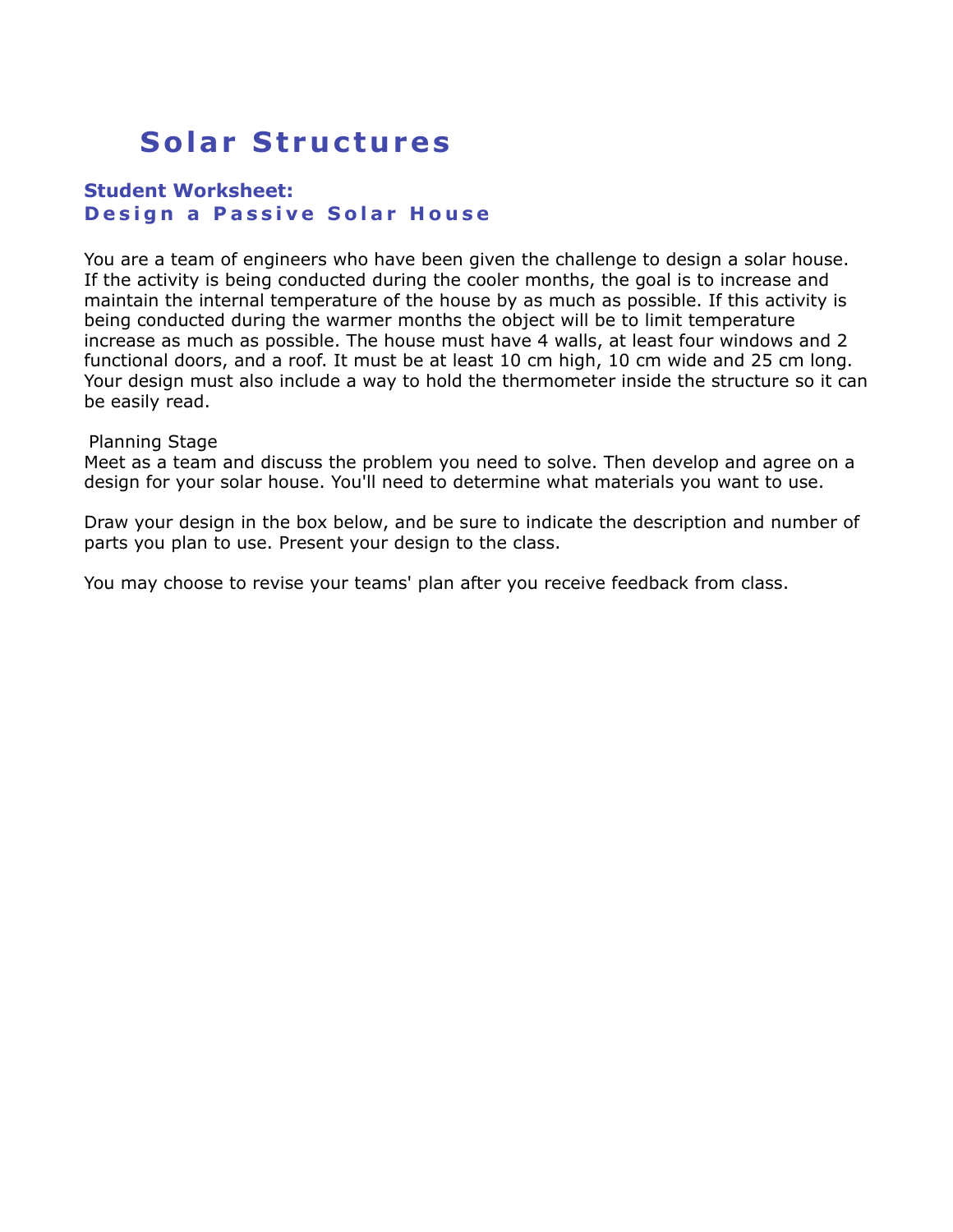## **Solar Structures**

## **Student Worksheet (continued): Design a Passive Solar House**

#### Construction Phase

Build your solar house. During construction you may decide you need additional materials or that your design needs to change. This is ok – just make a new sketch and revise your materials list.

#### Testing Phase

Each team will test their solar house. Place your solar house in the sun at the orientation decided on by the team (use your compass). Use the thermometer to measure the internal temperature of your house every 3 minutes for 12 minutes. Then bring your house into the shade and measure the temperature every 3 minutes for another 12 minutes. Be sure to watch the tests of the other teams and observe how their different designs worked.

#### Evaluation Phase

Evaluate your teams' results, complete the evaluation worksheet, and present your findings to the class.

Use this worksheet to evaluate your team's results in the "Solar Structures" Lesson:

- 1. Did you succeed in creating a solar house that could increase and maintain its temperature or keep cool (depending on the time of year)? If not, why did it fail?
- 2. Did you decide to revise your original design or request additional materials while in the construction phase? Why?
- 3. Did you negotiate any material trades with other teams? How did that process work for you?